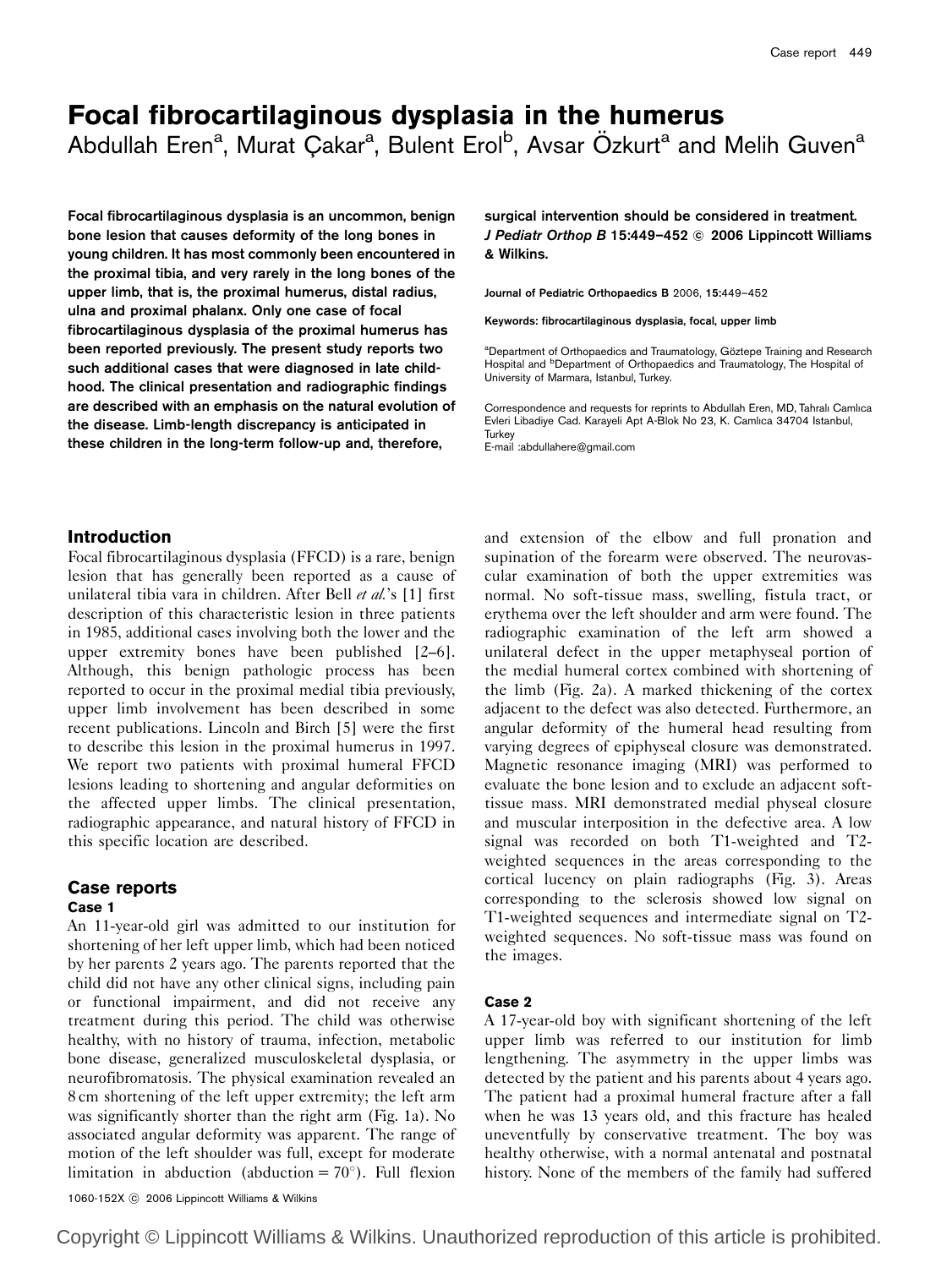



Clinical picture of (a) an 11-year-old girl and (b) a 17-year-old boy with focal fibrocartilaginous dysplasia of the left proximal humerus. In both patients, there is significant shortening of the left upper limb compared with the right side. Further, also note the medial crease associated with a mild anteromedial angular deformity of the arm in the older child.

from a similar condition. The initial diagnosis was malunited fracture and physeal arrest. On physical examination, there was a 10 cm shortening of the left upper limb compared with the other side, with a mild unilateral anteromedial angular deformity of the arm (Fig. 1b). The range of motion of the left shoulder was limited, particularly in abduction and flexion (abduction  $= 45^{\circ}$ , flexion  $= 45^{\circ}$ ). The elbow range of motion and forearm rotations were full. No soft-tissue mass, swelling, fistula tract, or erythema over the left shoulder and arm were observed. The neurovascular examination of both the upper extremities was normal. Radiographs showed classic features of FFCD with proximal medial radiolucency and adjacent sclerosis (Fig. 2b). MRI findings were the same as that in the other case: low signal on both T1-weighted and T2-weighted sequences in the areas corresponding to the cortical lucency on plain





The anteroposterior plain radiographs of the left arms of both patients demonstrate well defined, unilateral defects in the upper metaphyseal portions of the medial humeral cortices, combined with shortening of the limbs and marked thickening of the cortices adjacent to the defects. Furthermore, in both cases angular deformity of the humeral heads resulting from varying degrees of epiphyseal closure is demonstrated.

radiographs and low signal on T1-weighted sequences and intermediate signal on T2-weighted sequences in the sclerotic areas.

Copyright © Lippincott Williams & Wilkins. Unauthorized reproduction of this article is prohibited.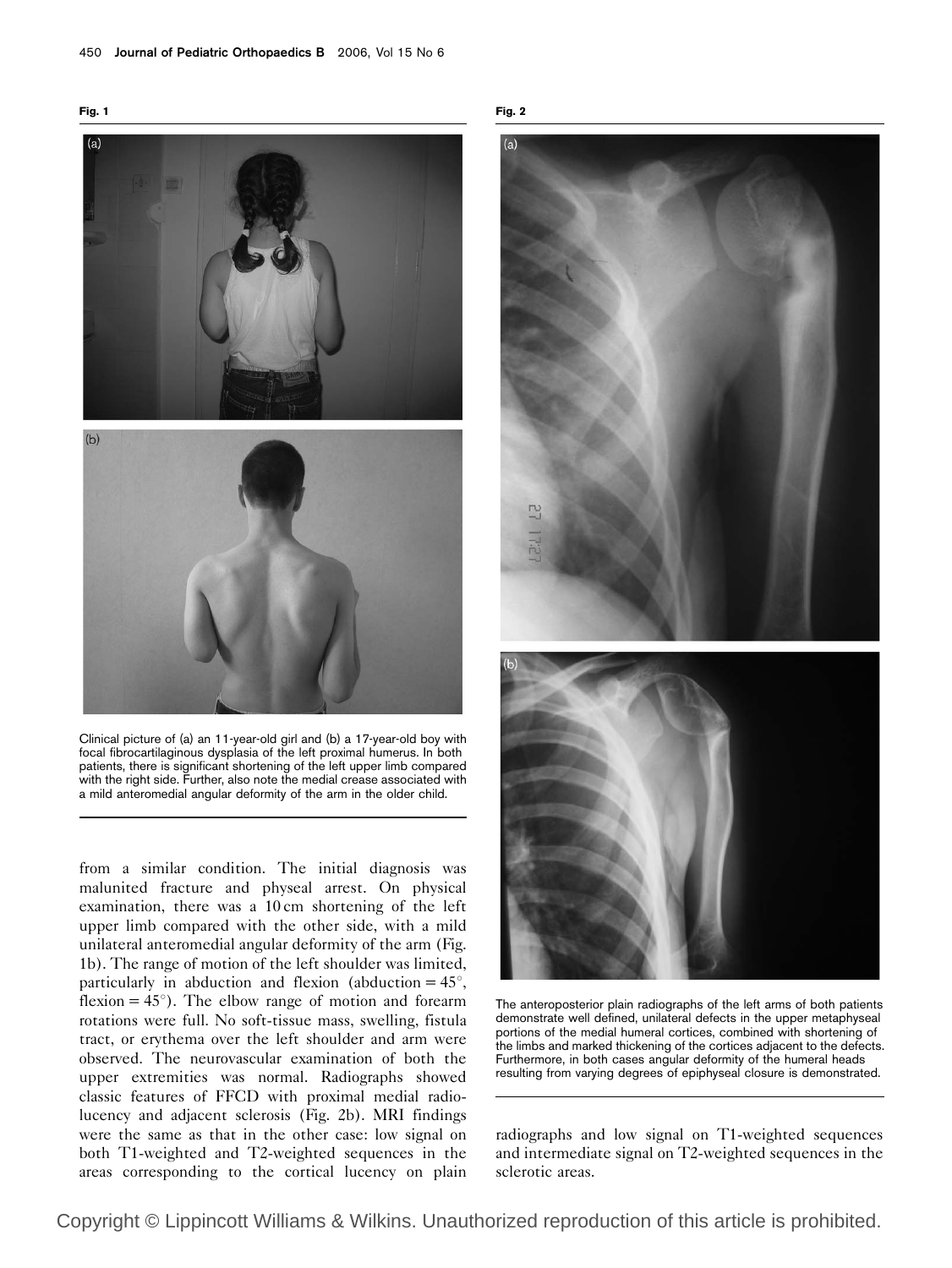In: 10<br>US<del>a</del>g 1.109.5

On sagittal T1-weighted magnetic resonance imaging, the fibrocartilaginous defect is visualized as a hypointense region adjacent to the thickened and sclerotic cortex.

A presumptive diagnosis of FFCD was made because of the radiographic similarity of the lesion in the humerus to the characteristic appearance reported in other locations, mostly tibia. Pathological confirmation of the diagnosis was not required. The patients did not receive any surgical treatment before admission to our institution. Limb lengthening and deformity correction were planned for both patients.

## **Discussion**

FFCD was first described by Bell et al. [1] in 1985, as a benign lesion that causes tibia vara. With increasing recognition of the typical radiographic appearance, more than 50 cases have been reported since then [1–6]. Although the origin of FFCD remains unknown, these reports have helped to clarify further diagnostic characteristics, pathology, and natural history of this lesion. FFCDs mostly have been reported in the proximal tibia and distal femur. Only 11 of reported cases have been in the upper limbs: in the proximal humerus, distal ulna and radius, and proximal phalanx [5,6]. Lincoln and Birch [5] reported the only lesion involving the proximal humerus in 1997. The two cases reported in this study are the additional lesions located in the proximal humerus.

A review of the literature reveals that FFCD lesions located in the lower limbs usually present in younger ages [3–5,7]. Associated deformities usually result in functional problems, such as limb-length inequalities, gait problems, and angular deformities that lead to early presentation. The patients with upper limb involvement, however, usually present at older ages [5,6]. FFCD lesions located in the upper extremity bones, such as the

proximal humerus, are well masked, because the shortening and angular deformities do not result in severe functional impairment as seen in lower limb involvement.

The natural history of FFCD is still being studied, and little is known about the exact etiologic and prognostic factors. Of the tibial cases that have been observed, about 45% demonstrate spontaneous, progressive resolution [1]. Beaty and Barrett [3] reported four femoral lesions, none of them resolved because of surgically detected focal fibrous tether, whereas both the reported ulnar lesions resolved spontaneously [4,7]. The only humeral lesion reported in the literature was an early presented case [5]. In the follow-up period, the patient had two nondisplaced fractures through the area of maximal bowing after falls, with some apparent progression of his deformity. Then the patient underwent surgical treatment consisting of corrective osteotomy and internal fixation. Despite the healing of the lesion, the patient still had an 8 cm shortening of the humerus. The two patients reported in this study were late presented cases, particularly the second one who presented after skeletal maturity. Both cases had a significant shortening of the affected upper limb; the inequality and functional loss of the shoulder was more severe in the older child, suggesting an age difference in natural history. In contrast to the proximal humeral lesion reported by Lincoln and Birch, these two cases did not receive any surgical treatment intervening the natural history.

The radiographic appearance is characteristic for FFCD and adequate for the diagnosis. Plain radiographs of the affected bone demonstrate a well-defined focal area of lucency in the proximal medial cortex with sclerotic cortical thickening extending distally [3,5]. MRI and computed tomography findings confirm the cortical defect without a soft-tissue mass. MRI findings of FFCD are low signal on both T1-weighted and T2-weighted sequences in the areas corresponding to the cortical lucency on plain films and low signal on T1-weighted sequences and intermediate signal on T2-weighted sequences in the sclerotic areas. In the current patients, the radiological findings, including the plain radiographs and magnetic resonance images, were compatible with the findings described in the literature.

The differential diagnosis of FFCD should include physeal injury from infection or trauma, fracture malunion, metabolic bone disease, osseous dysplasias such as Ollier's disease and fibrous dysplasia, or a tumoral condition.

As the natural history of FFCD is still being studied and little is known about the exact etiologic and prognostic factors, treatment has been optional. Choi et al.  $[4]$ indicated that at least 45% of the cases of tibial FFCD